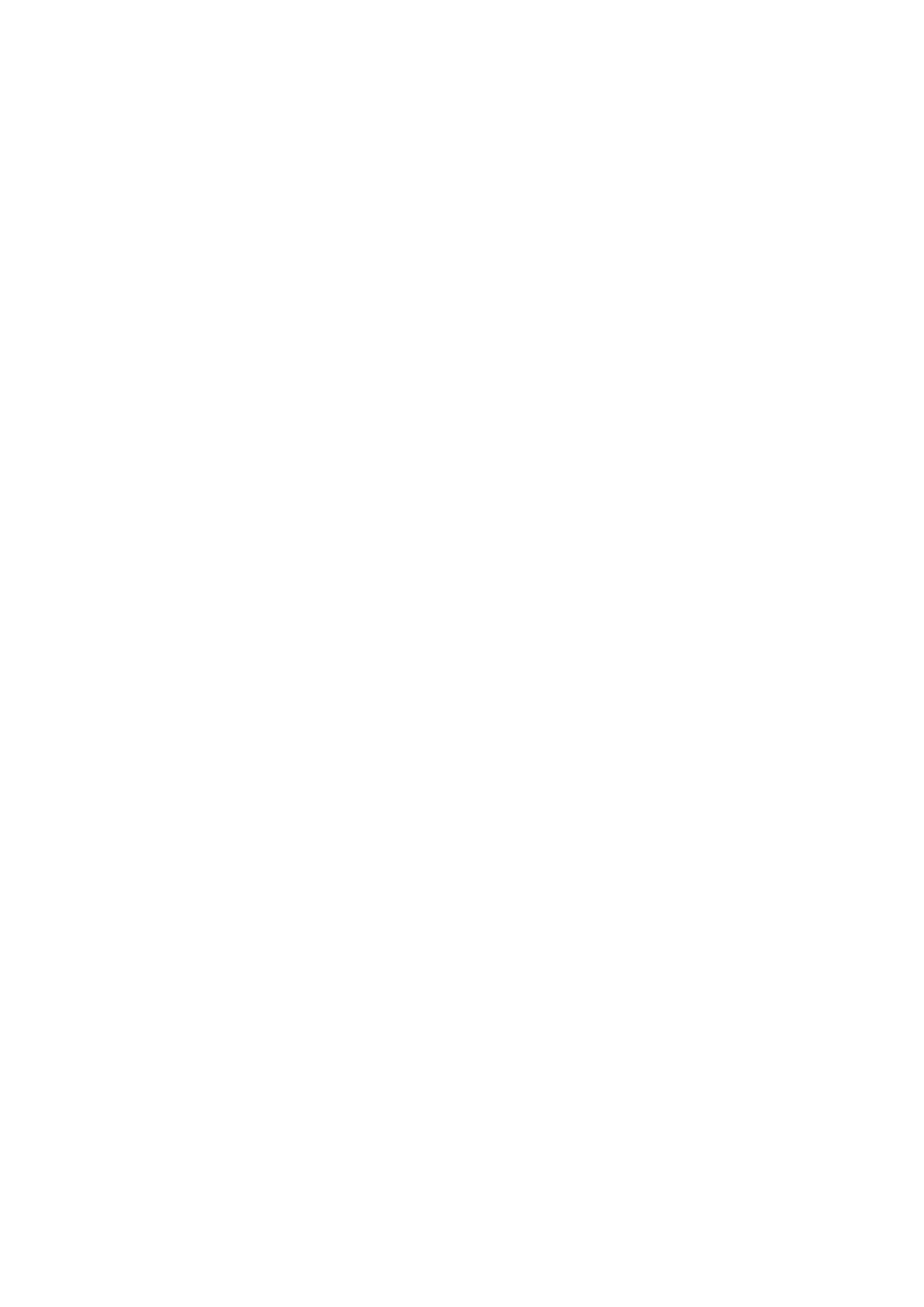

Remove contact lenses, if present and easy to do. Continue rinsing. P333 + P313: If skin irritation or rash occurs: Get medical advice/attention P337+P313: If eye irritation persists: Get medical advice/attention. P501: Dispose of contents/ container in accordance with national regulations.

Contains 2-benzylideneheptanal, Ethyl 2,3-epoxy-3-phenylbutyrate, Eugenol, CITRAL, 2H-1- BENZOPYRAN-2-ONE, 3-Methyl-4-(2,6,6-trimethyl-2-cyclohexen-1-yl)but-3-en-2-one, 2,4- Dimethylcyclohex-3-ene-1-carboxaldehyde

Labeding According to EU Guidelines Xi: Irritant

# **SECTION 3: INGREDIENT INFORMATION**

Chemical Identification**:** Solid plastic slow-release deodorizing preparation in the form of a molded urinal screen. It is made from pigmented thermoplastic impregnated with a fragrance composition and coloµ to represent the fragrance. For institutional use only.

Form/Shape: Screen weighs approximately 52g in the form of a circle with open

slots and protrusions on 2 sides

(6" diameter approximately)

CAS Number: Not applicable since the product is a preparation.

EINECS/ELINCS #: Not applicable since the product is a preparation.

The product is a complex mixture of substances of which the following have been classified as

presenting a health or environmental hazard or as having an occupational

exposure limit within the meaning of the Directive 67/548/EEC or 1999/45/EC

| Level (%) |               |           |                                                                                | <b>Hazard Classification</b> |          |                     |                                          |
|-----------|---------------|-----------|--------------------------------------------------------------------------------|------------------------------|----------|---------------------|------------------------------------------|
|           | CAS Nr        | EC Nr     | Substance                                                                      | (Dir. 67/548/CE)             |          | (Reg. CE 1272/2008) |                                          |
| 60-80%    | 24937-78-8    |           | ETHYLENE-VINYL ACETATE<br><b>COPOLYMER</b>                                     |                              |          |                     |                                          |
| < 6%      | 5413-60-5     | 226-501-6 | 3a, 4, 5, 6, 7, 7a - Hexahydro - 4, 7 -<br>methanoinden-6-yl acetate           | R52/53                       |          | H412                | <b>Aquatic Chronic 3</b>                 |
| < 3.5%    | 104-67-6      | 203-225-4 | Undecan-4-olide                                                                | R52/53                       |          | H412                | <b>Aquatic Chronic 3</b>                 |
| <3.5%     | 17511-60-3    | 241-514-7 | 3a, 4, 5, 6, 7, 7a - Hexahydro - 4, 7 -<br>methano-1H-inden-6-yl<br>propionate | R36<br>R51/53                | Xi<br>N  | H319<br>H411        | Eye Irrit. 2<br><b>Aquatic Chronic 2</b> |
| <3.5%     | 151-05-3      | 205-781-3 | 1,1-Dimethyl-2-phenylethyl acetate                                             | R52/53                       |          | H412                | <b>Aquatic Chronic 3</b>                 |
| <3.5%     | 120-51-4      | 204-402-9 | <b>BENZYL BENZOATE</b>                                                         | R22<br>R51/53                | Xn<br>Ν  | H302<br>H411        | Acute Tox. 4<br><b>Aquatic Chronic 2</b> |
| <3.5%     | 10094-34-5    | 233-221-8 | alpha, alpha-Dimethylphenethyl<br>butyrate                                     | R51/53                       | N        | H411                | <b>Aquatic Chronic 2</b>                 |
| <3.5%     | 106-27-4      | 203-380-8 | 3-Methylbutyl butyrate                                                         | R52/53                       |          | H226<br>H412        | Flam Lig. 3<br><b>Aquatic Chronic 3</b>  |
| <3.5%     | 88-41-5       | 201-828-7 | 2-tert-Butylcyclohexyl acetate                                                 | R51/53                       | N        | H411                | <b>Aquatic Chronic 2</b>                 |
| < 3.5%    | 122-99-6      | 204-589-7 | 2-PHENOXYETHANOL                                                               | R22<br>R36                   | Xn<br>Xi | H319<br>H302        | Eye Irrit. 2<br>Acute Tox. 4             |
| <3.5%     | 122-40-7      | 204-541-5 | 2-benzylideneheptanal                                                          |                              |          | H317<br>H411        | Skin Sens. 1<br><b>Aquatic Chronic 2</b> |
| <3.5%     | 77-83-8       | 201-061-8 | Ethyl 2,3-epoxy-3-phenylbutyrate                                               | R43<br>R51/53                | Ν        | H317<br>H411        | Skin Sens. 1B Aquatic<br>Chronic 2       |
| < 3.5%    | $97 - 53 - 0$ | 202-589-1 | Eugenol                                                                        | <b>R36</b>                   | Xi       | H319                | Eye Irrit. 2                             |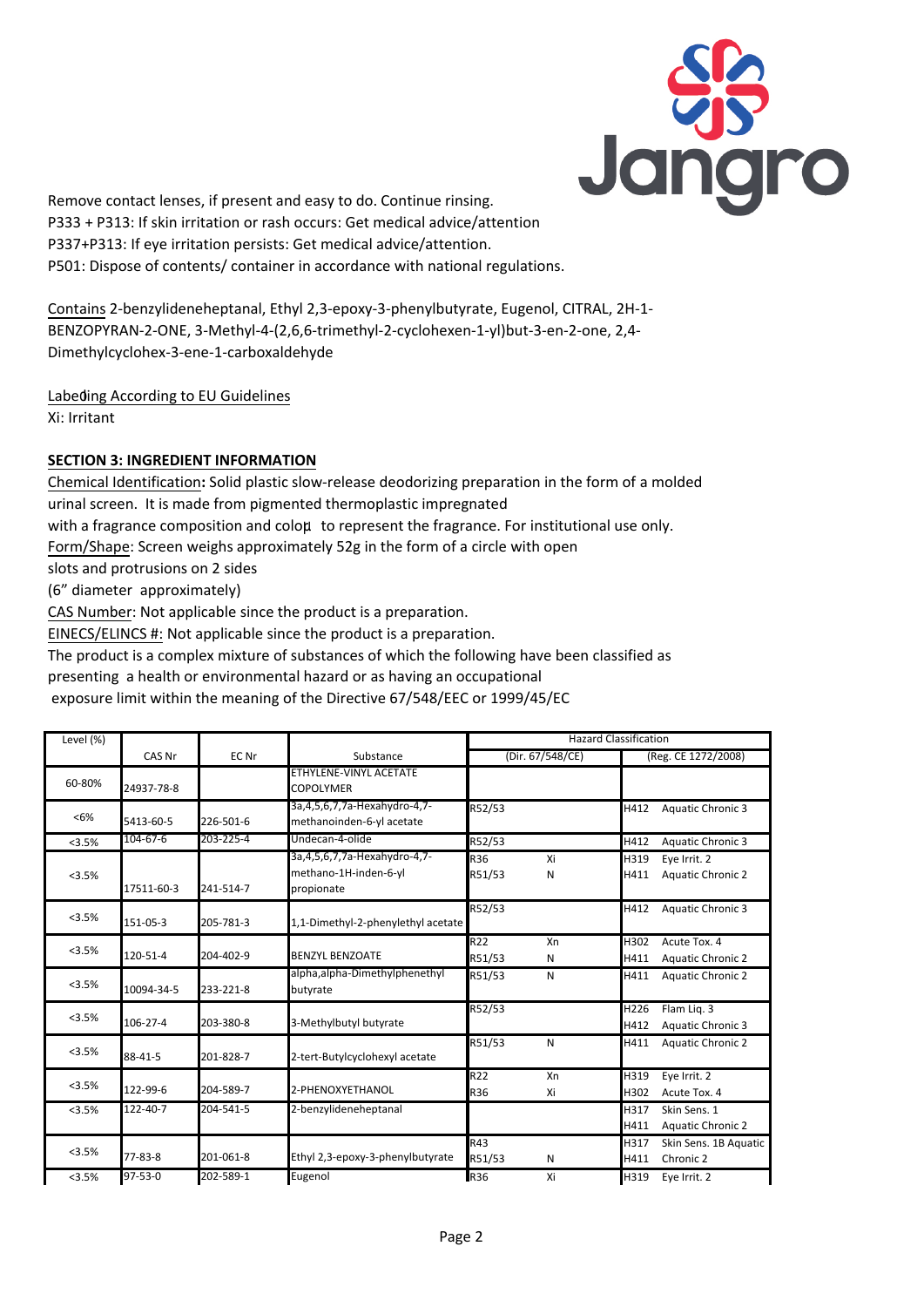

|          |            |           |                                                                  | R43                     |         | H317                         | Skin Sens. 1B                                                              |
|----------|------------|-----------|------------------------------------------------------------------|-------------------------|---------|------------------------------|----------------------------------------------------------------------------|
| <3.5%    | 8000-41-7  | 232-268-1 | <b>TERPINEOL</b>                                                 | R36/38                  | Xi      | H315<br>H319                 | Skin Irrit. 2<br>Eye Irrit. 2                                              |
| < 0.35%  | 5392-40-5  | 226-394-6 | <b>CITRAL</b>                                                    | <b>R38</b><br>R43       | Xi      | H315<br>H317                 | Skin Irrit. 2<br>Skin Sens. 1                                              |
| < 0.35%  | 91-64-5    | 202-086-7 | 2H-1-BENZOPYRAN-2-ONE                                            |                         |         | H302<br>H317                 | Acute Tox. 4<br>Skin Sens. 1                                               |
| < 0.053% | 127-51-5   | 204-846-3 | 3-Methyl-4-(2,6,6-trimethyl-2-<br>cyclohexen-1-yl)but-3-en-2-one | R36/38<br>R52/53<br>R43 | Xi<br>Ν | H315<br>H319<br>H317<br>H411 | Skin Irrit. 2<br>Eye Irrit. 2<br>Skin Sens. 1B<br><b>Aquatic Chronic 2</b> |
| < 0.35%  | 68039-49-6 | 268-264-1 | 2,4-Dimethylcyclohex-3-ene-1-<br>carboxaldehyde                  | R36/38<br>R43<br>R52/53 | Xi      | H315<br>H319<br>H317<br>H412 | Skin Irrit. 2<br>Eye Irrit. 2<br>Skin Sens. 1<br><b>Aquatic Chronic 3</b>  |

\*Exact percentage and chemical identity has been withheld as a trade secret.

The Full Text for all R-Phrases and Hazard Statements are Displayed in Section 16.

Composition comments To the best of our knowledge this product is not covered by REACH

# **SECTION 4: FIRST AID MEASURES**

General: No specific acute effects or symptoms are known.

Inhalation: No acute effects expected. If person is feeling unwell, remove to fresh air.

Ingestion: Possibility of ingestion limited due to product form and difficulty to chew and ingest. In the event of ingestion, rinse mouth thoroughly with water.

Skin: Wash off with soap and water.

Eyes: Possibility of eye contact limited. In the event, wash thoroughly with water or approved eyewash.

# **SECTION 5: FIRE FIGHTING MEASURES**

Extinguishing Media: Use extinguishing media appropriate for the surrounding fire. Water spray, fog or mist. Dry chemicals, sand etc.

Exposure Hazards **:** Thermal decomposition or burning may release a variety of products ranging from simple hydrocarbons to toxic/irritating gases including carbon monoxide and carbon dioxide. Full protective clothing should be worn before a confined fire space is entered. Self-contained breathing apparatus should be worn.

### **SECTION 6: ACCIDENTAL RELEASE MEASURES**

No special requirements for accidental release required. Apply good housekeeping practices.

# **SECTION 7: HANDLING AND STORAGE**

Usage Precautions: Follow normal good-housekeeping practices. Keep away from direct flames. Avoid direct prolonged contact with painted , stained or varnished surfaces. Storage Precautions: Keep in cool, dry conditions in original containers at no more than 30°C

# **SECTION 8: EXPOSURE CONTROL AND PERSONAL PROTECTION**

Occupational Exposure limit: Not Established

Respiratory Protection: None required under normal usage

Protection: Although unexpected, avoid prolonged skin contact. Use chemically resistant gloves as needed.

Eye Protection: None required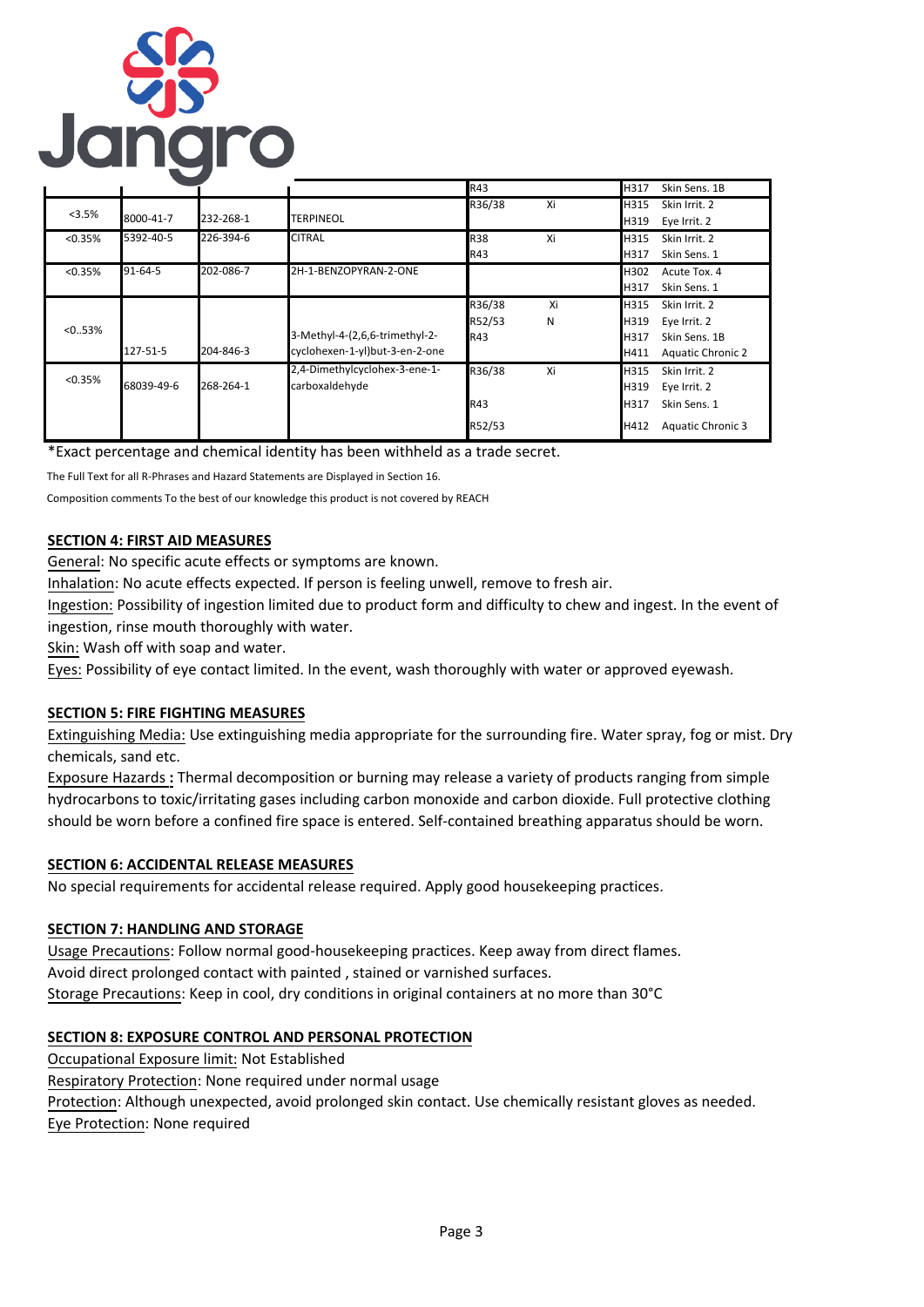# **SECTION 9: PHYSICAL AND CHEMICAL PROPERTIES**

Appearance**:** Thermoplastic infused with fragrance oil. Odour: Mango Odour Threshold: Not determined Colour: Orange pH value: Not determined/applicable Melting Pt: Estimated 60°C Boiling Pt: Not applicable. Flash pt: Not applicable. Evaporation Rate: Not applicable. Flammability: Not determined/applicable UEL: Not determined LEL: Not determined Vapour Pressure: Not determined/applicable Vapour Density: Not determined/applicable Relative Density: Not determined Solubility in water: Insoluble. Partition Coefficient: Not determined Auto-ignition Temperature: Not applicable Decomposition Temperature: Not determined/applicable

# Jangro

# **SECTION 10: STABILITY AND REACTIVITY**

Stability**:** Normally stable. Conditions to avoid: Avoid extreme heat and naked flames. Materials to avoid: Strong oxidizing agents. Decomposition Products: None under normal storage conditions.

# **SECTION 11: TOXICOLOGICAL INFORMATION**

Acute Effects: Ingredients include a small quantity of volatile fragrance chemicals which may contain small amounts of substances that are harmful if swallowed and/or irritating to the eyes and skin. Chronic Effects: None are known. Health Risks: INHALATION: Prolonged exposure to volatile ingredients is unlikely to cause irritation or other adverse health effects. INGESTION: No practical risk of adverse health effects. SKIN CONTACT: No practical risk of adverse health effects. EYE CONTACT: No practical risk of adverse health effects.

# **SECTION 12: ECOLOGICAL INFORMATION**

No specific information has been established regarding the product. However according to the conventional method of Directive 99/45/EC the product is classified as harmful to aquatic organisms, or causing long-term effects in the aquatic environment. Ecotoxicity: N/A Persistence and Degradability: N/A Bioaccumulative Potential: N/A Mobility in Soil: N/A Other Adverse Effects: N/A